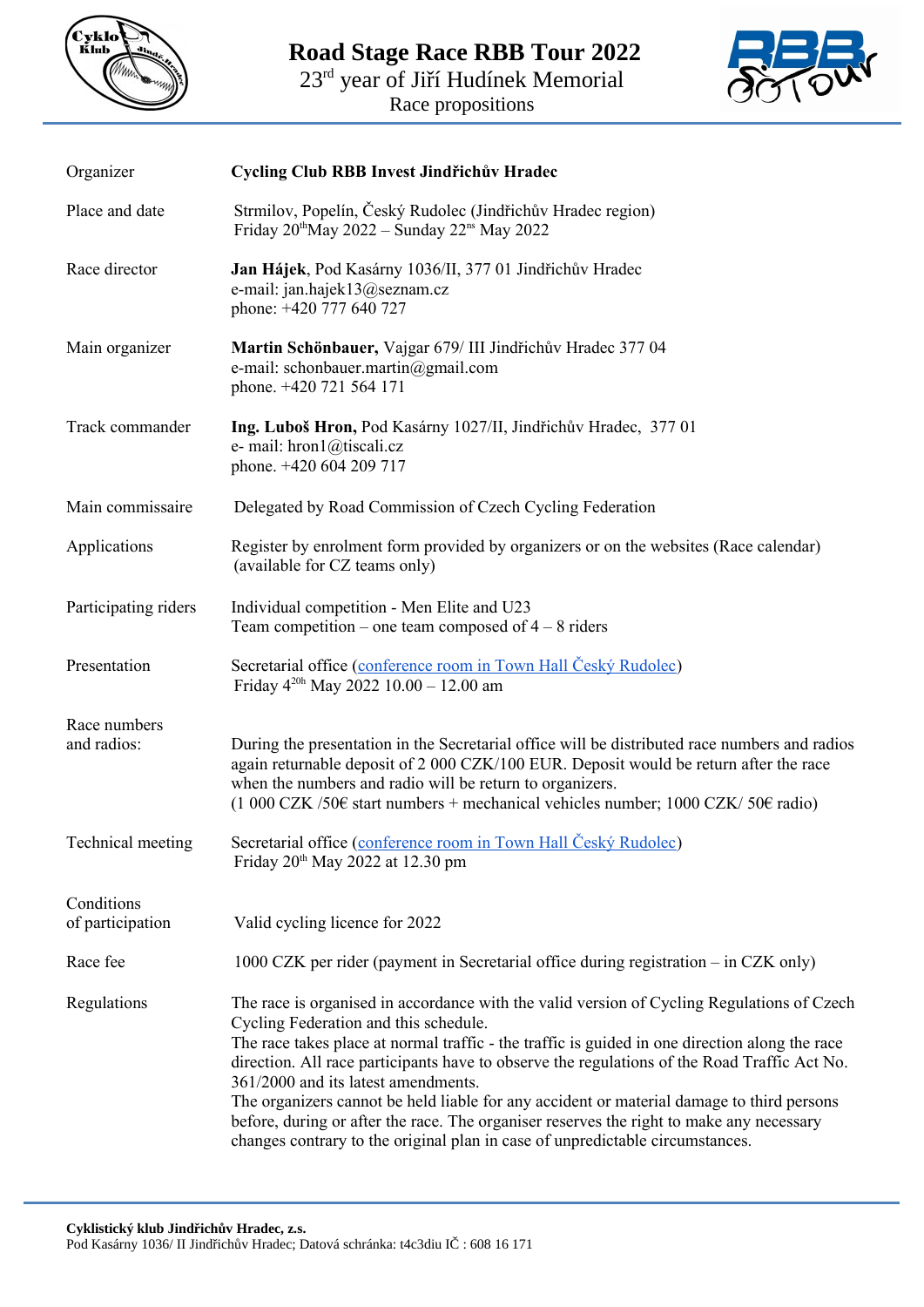| Cyklo<br>Klub |  |
|---------------|--|
|               |  |
|               |  |

**Road Stage Race RBB Tour 2022** 23<sup>rd</sup> year of Jiří Hudínek Memorial

Race propositions



Mechanical cars Order of mechanical vehicles will be set according to the current ranking after the  $1<sup>st</sup>$  stage. Convoy numbers will be distributed in the secretarial office after the presentation of a valid licence during the opening times of the secretarial office. The organizer will provide 1 neutral mechanical car. Bonuses Win in the  $2<sup>nd</sup>$  and  $3<sup>rd</sup>$  stage:  $-1$ <sup>st</sup> place  $-10$  sec  $-2<sup>nd</sup>$  place  $-6$  sec  $-3$ <sup>rd</sup> place  $-4$  sec Win in sprint bonuses:  $-1$ <sup>st</sup> place  $-3$  sec  $-2^{nd}$  place  $-2$  sec  $-3^{rd}$  place  $-1$  sec Time limit Time limit is settled as 15 % of time of the winner of the stage. Riders who finish after time limit will be DNF. In case of racing on the laps stage, same rule is applicable in case if rider will loss a whole lap and leading rider will pass the last rider. Signature before stage All riders are obligated to sign before the start of the stage. List of riders for signature will be placed in area of the start line. List for signature will be available 70 minute before start of the stage. Last signatures could be made 10 minutes before start (then list will be collected). Signature lists will not apply for individual time trial. (first stage). Competitions **General individual time classification – Yellow jersey**  The winner of this competition becomes the rider with the lowest sum of total times from each stage. In case of equal times the final ranking is done according to - lower sum of placings in each stage - better finishing place in the last stage The leader of this competition wins the Yellow jersey and is obliged to wear it at the race. **Points classification – Green jersey**  In this competition, there are included points for sprint challenges and points for arriving in the finish. Sprint challenge bonuses:  $1^{st}$  - 5 points,  $2^{nd}$  - 3 points,  $3^{rd}$  - 1 point. The finishing order in the stage is given the following points:  $1<sup>st</sup> - 10<sup>th</sup>$  place: 10 - 1 point The rider who wins the most points becomes the winner of this competition. If more riders have an equal number of points, the final ranking is done according to: - higher number of winning positions in stages - higher number of winning positions in sprint challenge competitions - better placing in total individual classification The leader of this competition wins the Green jersey and is obliged to wear it at the race. **The best climber classification - Polka Dot jersey**  In this competition, there are counted the points for climbing challenges. First 5 riders get the points. Climbing bonuses: 5, 4, 3, 2 and 1 point. The rider who wins the most points becomes the winner of this competition. If more riders have an equal number of points, the final ranking is done according to: - higher number of winning positions at climbing challenge competitions - better placing in total individual qualification The leader of this competition wins the Polka Dot jersey and is obliged to wear it at the race.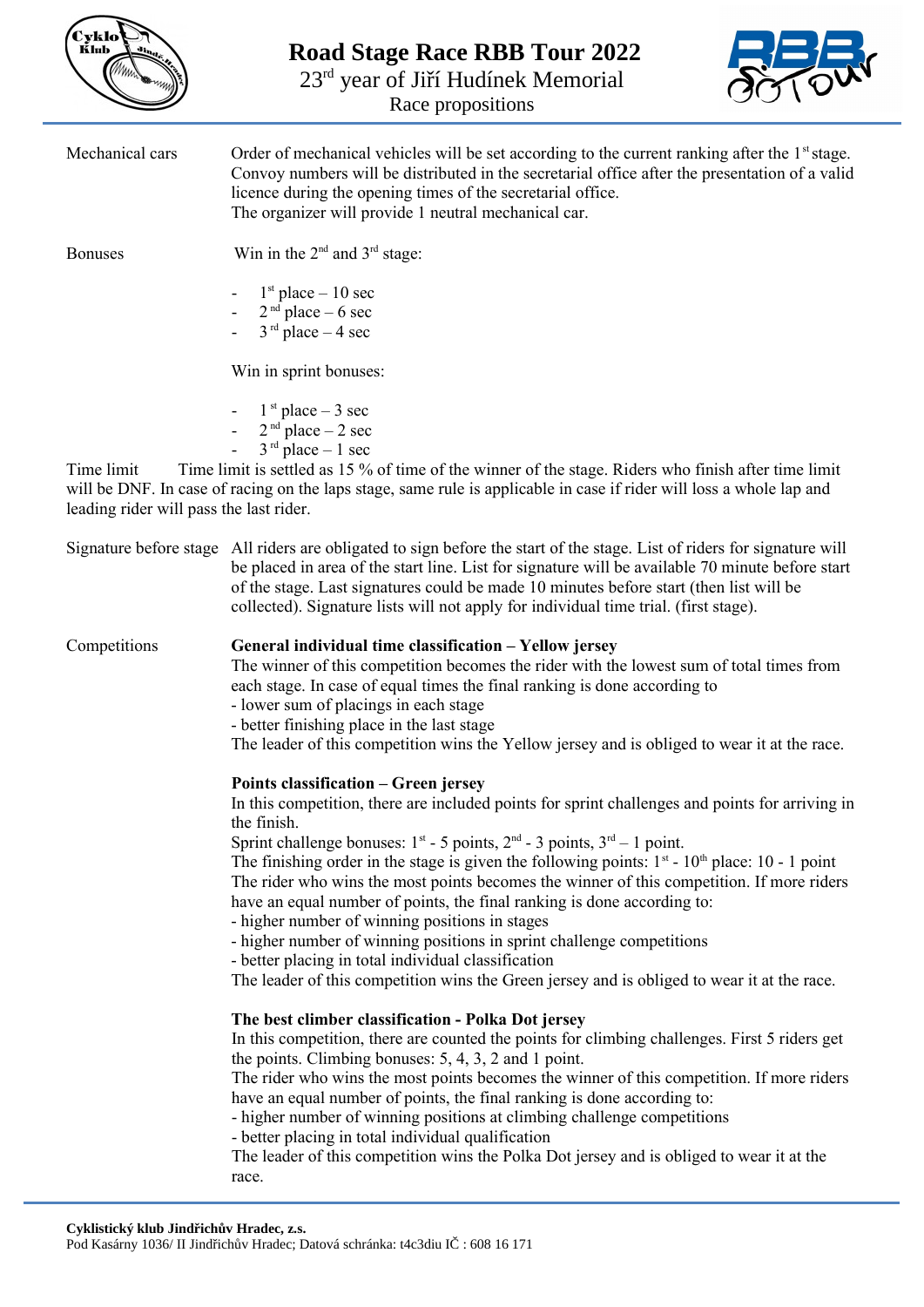



## **General individual time classification in the U23 category - White jersey**

The winner of this competition becomes a rider born between 2000 and 2003 with the best final individual placing.

The leader of this competition wins the White jersey and is obliged to wear it at the race.

## **Team classification**

The evaluation of the team classification in a stage is done according to the sum of the individual finishing times of the best 3 riders in each team. If more teams have equal times, the final ranking is done according to:

- better finishing places of the first three riders in the stage
- the finishing place of the team's best rider.

The overall team evaluation is done according to the sum of individual finishing times of the first three team riders that were achieved in all stages. If it is still impossible to differentiate the teams, then a higher number of  $1<sup>st</sup>$  places in a day team classification decides, higher number of  $2<sup>nd</sup>$  palaces in a day team classification etc., finally then placing of the best rider in total individual ranking.

If a team is axed to less than three riders, it is excluded from the team competition.

Jersey wearing

priority In case that a rider becomes the leader in more competitions the jersey gets the rider who finishes on the  $2<sup>nd</sup>$  place or next places in the competition.

- The jerseys priority is the following:
- $1^\mathrm{st}$  Yellow
- $2<sup>nd</sup>$  Green
- 3 rd Polka Dot 4<sup>th</sup> - White

Prize money

| ranking                  | stage position  | total position  | Points calasification,<br>climbing clasification,<br>best U23 rider | team<br>competition |
|--------------------------|-----------------|-----------------|---------------------------------------------------------------------|---------------------|
| 1 <sup>st</sup>          | <b>5000 CZK</b> | <b>7000 CZK</b> | <b>2500 CZK</b>                                                     | <b>5000 CZK</b>     |
| 2 <sub>nd</sub>          | <b>3000 CZK</b> | <b>5000 CZK</b> | <b>1500 CZK</b>                                                     |                     |
| 3 <sup>rd</sup>          | <b>2000 CZK</b> | <b>4000 CZK</b> | <b>1000 CZK</b>                                                     |                     |
| 4 <sup>th</sup>          | <b>1500 CZK</b> | <b>2000 CZK</b> |                                                                     |                     |
| 5 <sup>th</sup>          | <b>1000 CZK</b> | <b>1500 CZK</b> |                                                                     |                     |
| 6 <sup>th</sup>          | <b>500 CZK</b>  | <b>1000 CZK</b> |                                                                     |                     |
| 7 <sup>th</sup>          | <b>500 CZK</b>  | <b>1000 CZK</b> |                                                                     |                     |
| 8 <sup>th</sup>          | <b>300 CZK</b>  | <b>500 CZK</b>  |                                                                     |                     |
| $\mathbf{Q}^{\text{th}}$ | <b>300 CZK</b>  | <b>500 CZK</b>  |                                                                     |                     |
| $10^{\text{th}}$         | <b>300 CZK</b>  | <b>500 CZK</b>  |                                                                     |                     |

Results

announcement Results will be announced after each stage in the finish area. Total results will be announced in the finish of the  $3<sup>rd</sup>$  stage.

Medical service Emergency Medical Service of South Bohemia Region, České Budějovice, Jindřichův Hradec Centre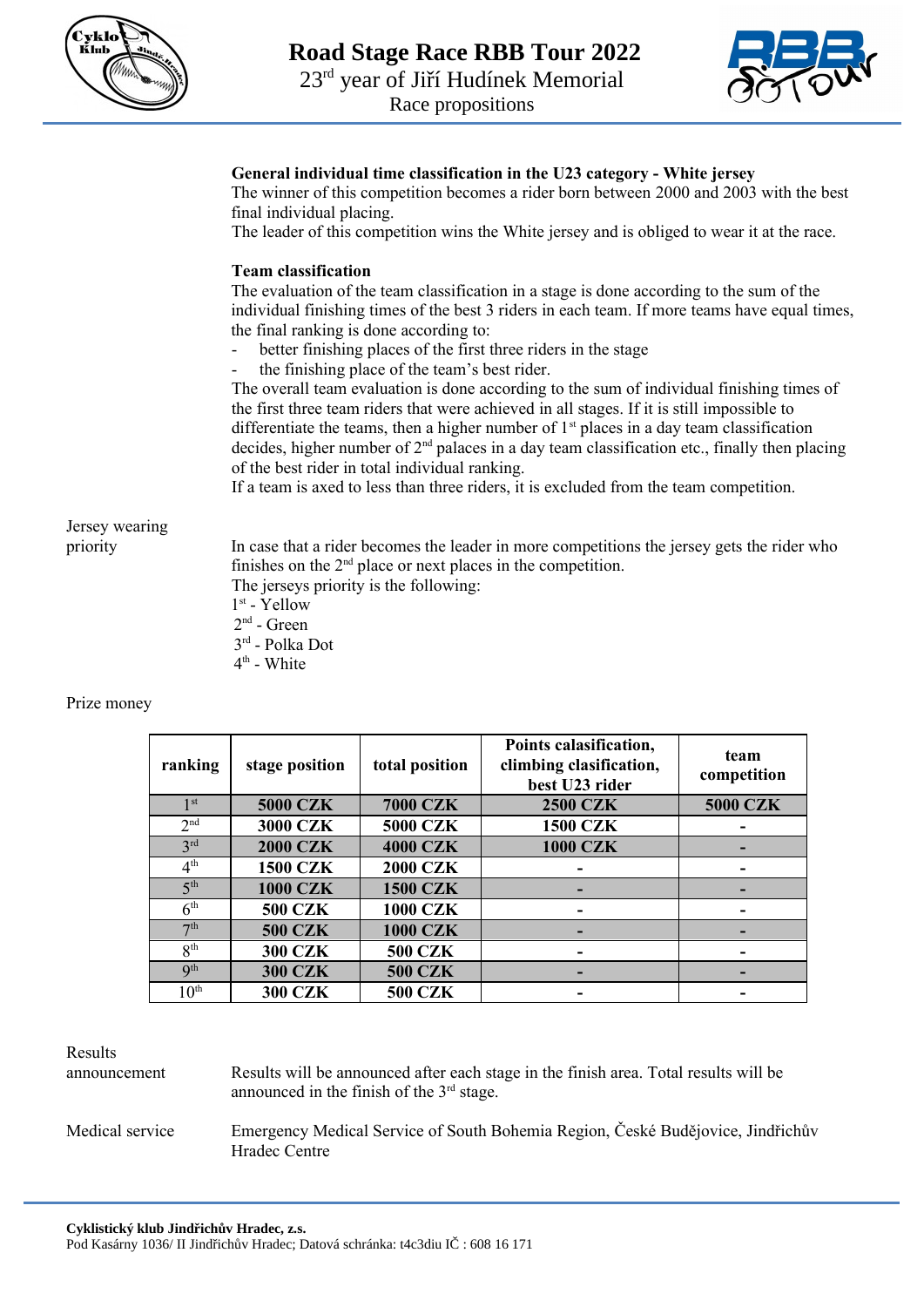

**Road Stage Race RBB Tour 2022**

23<sup>rd</sup> year of Jiří Hudínek Memorial

Race propositions



| Race doctor<br>Nearby hospitals | MUDr. Jakub Jan Hájek<br>Nemocnice Jindřichův Hradec a.s.<br>U Nemocnice 380/ III, Jindřichův Hradec<br>tel.: 384 376 840                                                                                                                                                                                                                                                                                                                                                                                                                                                                                                                 |  |  |
|---------------------------------|-------------------------------------------------------------------------------------------------------------------------------------------------------------------------------------------------------------------------------------------------------------------------------------------------------------------------------------------------------------------------------------------------------------------------------------------------------------------------------------------------------------------------------------------------------------------------------------------------------------------------------------------|--|--|
|                                 | Nemocnice Dačice a.s.<br>Antonínská 85/II, Dačice<br>tel.: 384 358 211<br>$LSPP - SAT + SUN 8.00 - 16.00$                                                                                                                                                                                                                                                                                                                                                                                                                                                                                                                                 |  |  |
| Accommodation                   | The Organizer can provide an accommodation for advantageous price(dinner and breakfast<br>included)<br>If you are interested, please contact Nela Horalová, phone.: 776 757 988, email:<br>nelkas@seznam.cz.                                                                                                                                                                                                                                                                                                                                                                                                                              |  |  |
| Race schedule                   | 1 <sup>st</sup> stage<br>Friday $20th$ May 2022 at 5.00 pm, Strmilov – Individual Time Trial<br>Track: Strmilov - Horni Olešná - Zahrádky - Bořetín - Strmilov<br>Technical time trial, asphalt surfase, slitly hilly, partly gravel profile – 12 kilometres<br>$(\underline{map}, \underline{profile}, \underline{start} \underline{area})$ - in the end of this document<br>Route of the stage will be closed for traffic 2 hours before start (from 15:00)                                                                                                                                                                             |  |  |
|                                 | 2 <sup>nd</sup> stage<br>Saturday 21 <sup>st</sup> May 2022 at 11.00 am, Popelín<br>Track: Popelín – Horní Olešná – Zahrádky – Bořetín – Česká Olešná – Popelín<br>Technical road circuit at the length of 16,3 km; 10 rounds (total length 163 km).<br>Undulating profile of the track, asphalt surface.<br>Sprint bonuses will be at the finish of the $3^{rd}$ circuit, $6^{th}$ circuit and $9^{th}$ circuit.<br>Climbing bonuses will be at the climb after Horní Olešná village in the 2 <sup>nd</sup> circuit, 5 <sup>th</sup><br>circuit and 8 <sup>th</sup> circuit.<br>(map, profile, start area) - in the end of this document |  |  |
|                                 | $3rd$ stage<br>Sunday 22 <sup>nd</sup> May 2022 at 11.00 am, Český Rudolec<br>Track: Český Rudolec – Peníkov – Stálkov – Matějovec – Český Rudolec<br>Hilly road circuit at the length of 15,5 km; 10 rounds (total length 155 km)<br>Hilly profile, asphalt surface.<br>Sprint bonuses will be at the finish of the $3rd$ circuit, $6th$ circuit and $9th$ circuit.<br>Climbing bonuses will be at the climb after Stálkov village in the $2nd$ circuit, $5th$ circuit and<br>$8th$ circuit.<br>(map, profile, start area) - in the end of this document                                                                                 |  |  |
| Secretarial office              | Friday 20 <sup>th</sup> May 2022<br>10.00 – 12.00 (conference room in Town Hall Český Rudolec)<br>Saturday 21 <sup>st</sup> May 2022<br>$9.00 - 10.00$ (Town Hall Popelín)<br>Sunday 22 <sup>nd</sup> May 2022<br>9.00 – 10.00 (conference room in Town Hall Český Rudolec)<br>after the finish of the race (conference room in Town Hall Český Rudolec)                                                                                                                                                                                                                                                                                  |  |  |
| Authorization                   |                                                                                                                                                                                                                                                                                                                                                                                                                                                                                                                                                                                                                                           |  |  |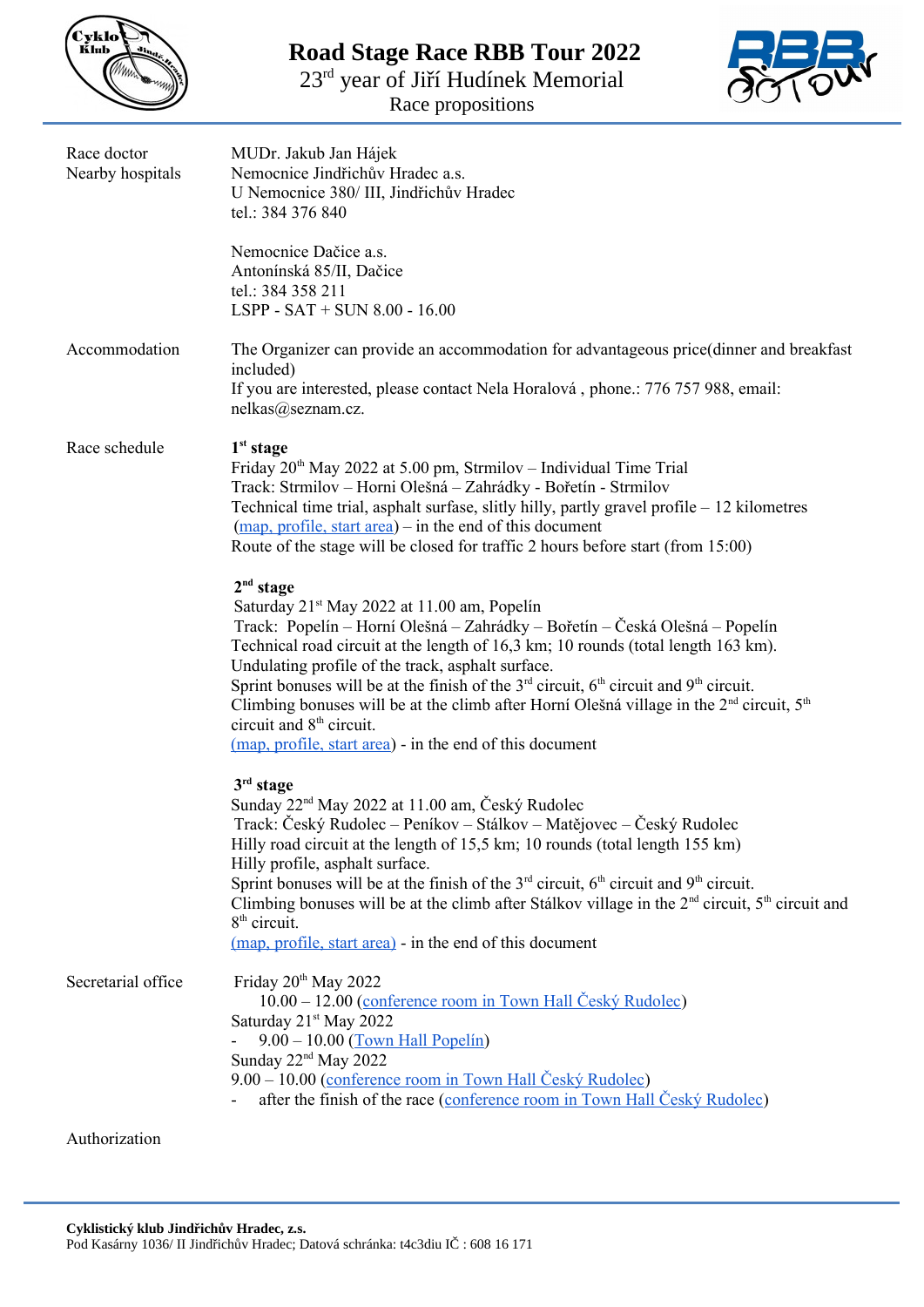

**Road Stage Race RBB Tour 2022**

23<sup>rd</sup> year of Jiří Hudínek Memorial

Race propositions



Jan Hájek race director

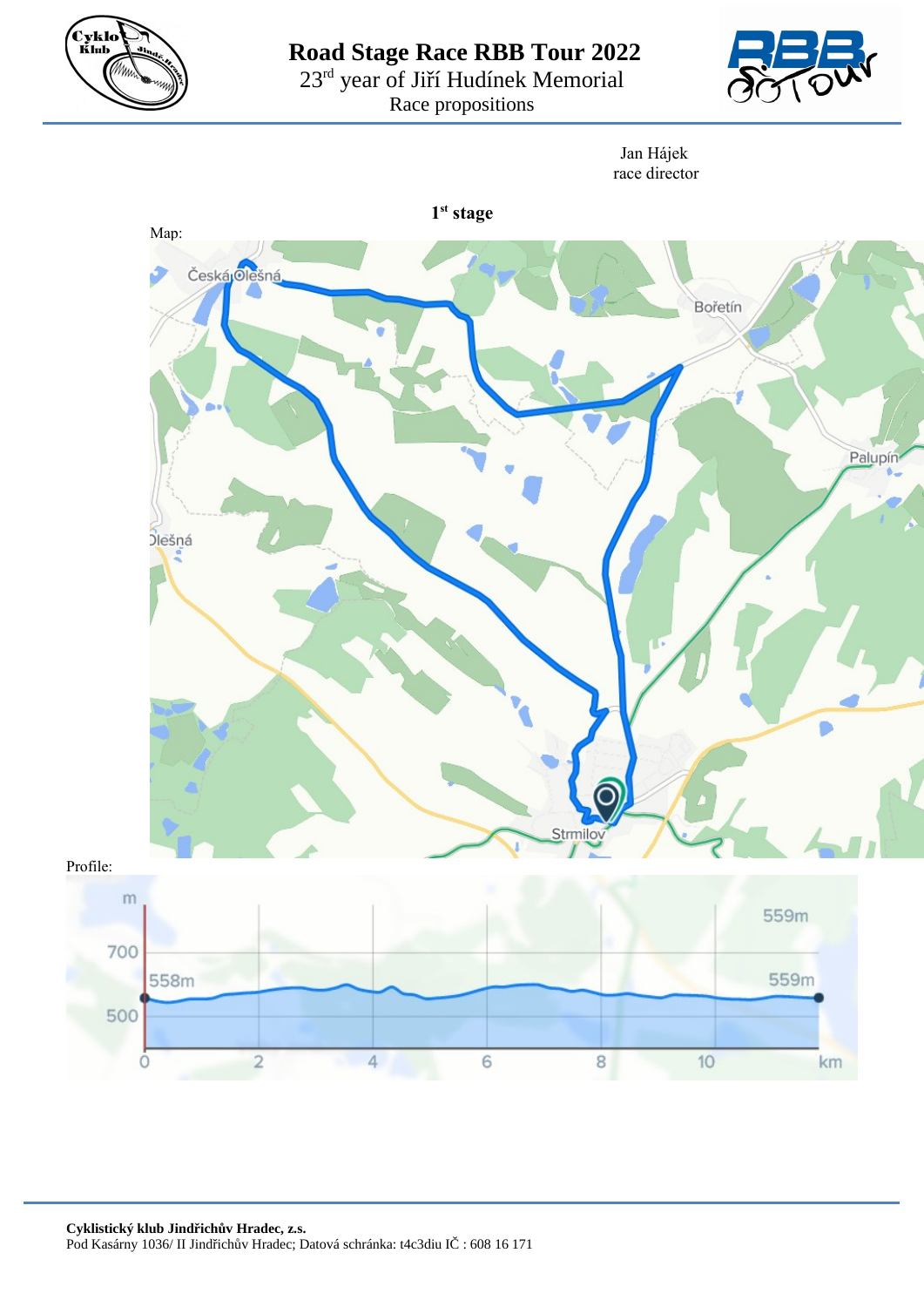

**Road Stage Race RBB Tour 2022** 23<sup>rd</sup> year of Jiří Hudínek Memorial Race propositions



**2 nd stage**

Map: